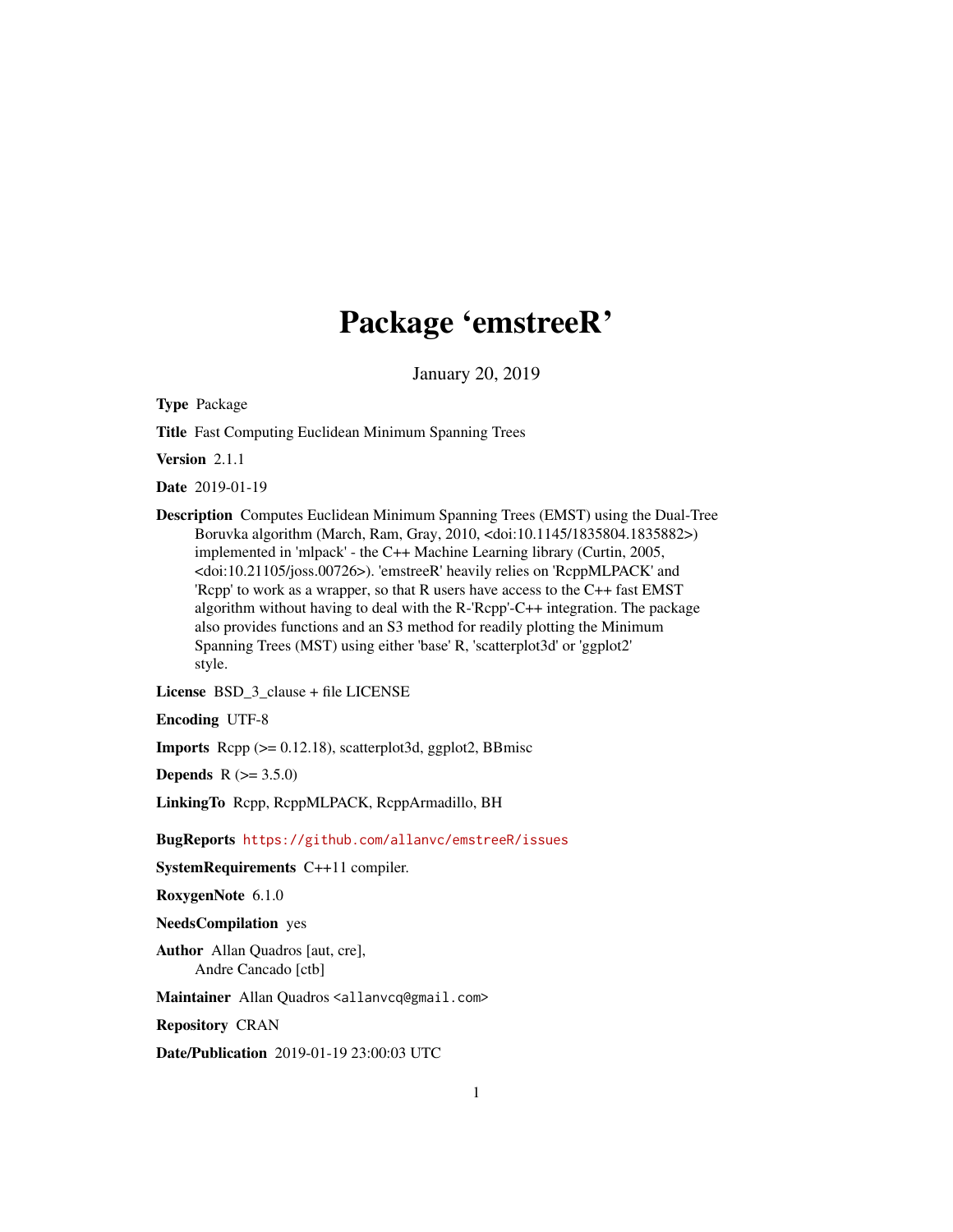### <span id="page-1-0"></span>R topics documented:

| Index |  |
|-------|--|

emstreeR-package *Euclidean Minimum Spanning Tree*

#### **Description**

The **emstreeR** package allows R users to fast and easily compute an Euclidean Minimum Spanning Tree from data.

#### Introduction

This package relies on RcppMLPACK to provide an R interface to the Dual-Tree Boruvka algorithm (March, Ram, Gray, 2010) from 'mlpack' - the C++ Machine Learning Library (Curtin et. al., 2005). The Dual-Tree Boruvka is theoretically and emiprically the fastest algorithm for computing an Euclidean Minimum Spanning Tree (EMST).

#### Computing the Minimum Spanning Tree

[ComputeMST](#page-2-1) is the main function of this package. It is a fast wrapper to its C++ homonym from 'mlpack' for computing an Euclidean Minimum Spanning Tree. Compared to functions in other MST related R packages, [ComputeMST](#page-2-1) is easier to use because you can pass your data as a numeric matrix or a data.frame, which are the most common data input formats in the wild. You do not have to put it into a graph format as you otherwise would in other packages.

#### Plotting

'emstreeR' also offers wrappers functions and an S3 method for plotting the resulting MST from [ComputeMST](#page-2-1).

- [plot.MST](#page-4-1) is an S3 method to the generic function [plot](#page-0-0) that produces 2D scatter plots with segments between the points in a 'base' R style, following the linkage order in the MST.
- [plotMST3D](#page-5-1) produces a 3D point cloud with segments between the points following the linkage order in the MST and using the 'scatterplot3d' package style for plotting.
- [stat\\_MST](#page-6-1) is a 'ggplot2' Stat extension that produces 2D scatter plots with segments based on the linkage order in the MST using the 'ggplot2' style.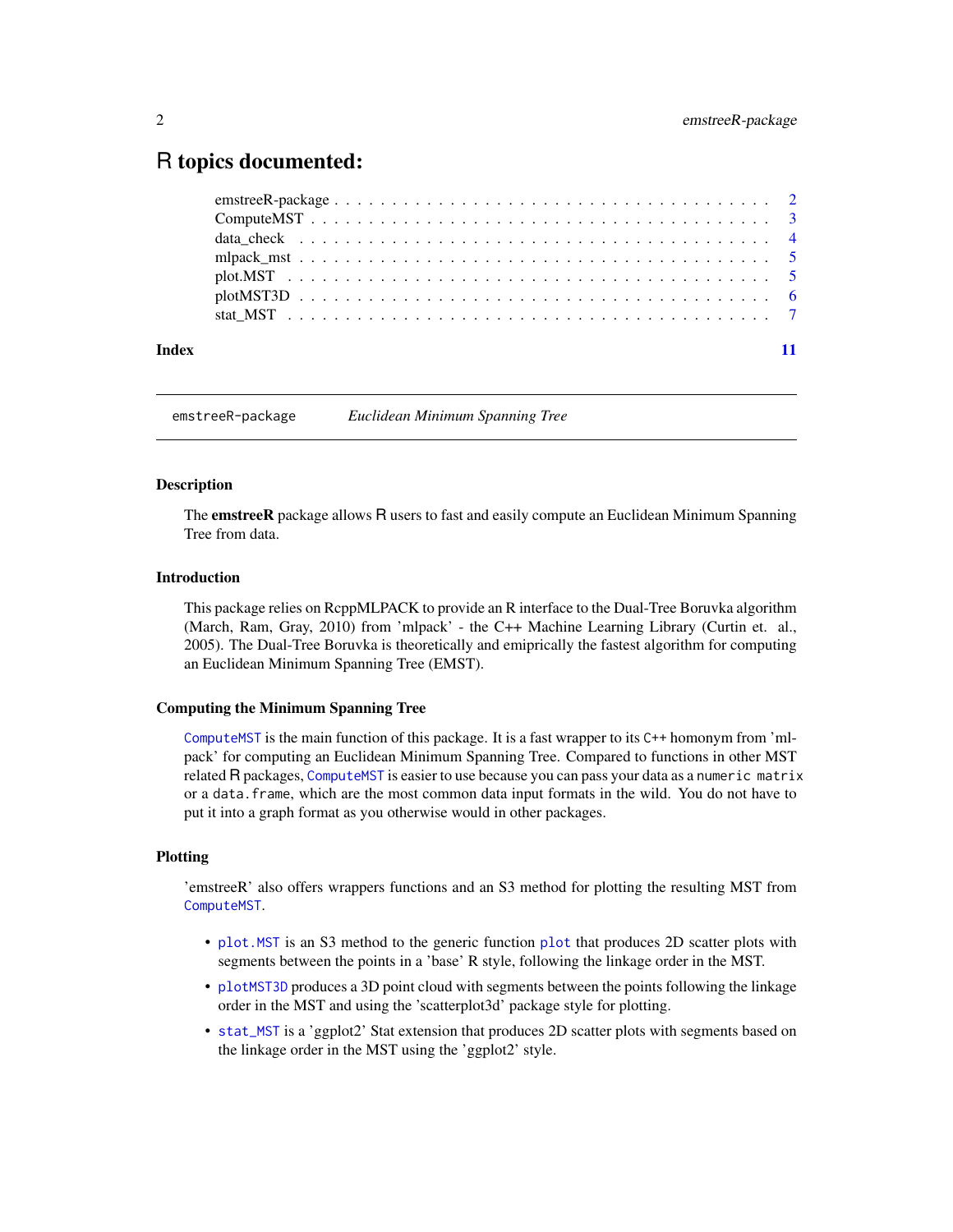#### <span id="page-2-0"></span>Compute MST 3

#### Author(s)

Author & Mantainer: Allan Quadros <allanvcq@gmail.com>

Contributors:

• Andre Cancado <cancado@unb.br>

#### References

Curtin, R. R. et al. (2005). Mlpack: A scalable C++ machine learning library. *Journal of Machine Learning Research*, v. 14, 2013.

March, W. B., and Ram, P., and Gray, A. G. (2010). *Fast euclidian minimum spanning tree: algorithm analysis, and applications*. 16th ACM SIGKDD International Conference on Knowledge Discovery and Data mining, July 25-28 2010. Washington, DC, USA.

#### See Also

Useful links:

• mlpack: <http://www.mlpack.org/>

<span id="page-2-1"></span>ComputeMST *Euclidean Minimum Spanning Tree*

#### Description

Computes an Euclidean Minimum Spanning Tree (EMST) for the input data. ComputeMST is a wrapper for the homonym function in the 'mlpack' library.

#### Usage

```
ComputeMST(x, verbose = TRUE)
```
#### Arguments

|         | a numeric matrix or data. frame.                    |
|---------|-----------------------------------------------------|
| verbose | If TRUE, mutes the output from the $C++$ algorithm. |

#### Details

Before the computation, ComputeMST runs some checks and transformations (if needed) on the provided data using the [data\\_check](#page-3-1) function. After the computation, it returns the 'cleaned' inputed data plus 3 columns: from, to, and distance. Those columns show each pair of start and end points, and the distance between them, forming the Minimum Spanning Tree (MST).

#### Value

an object of class MST and data.frame.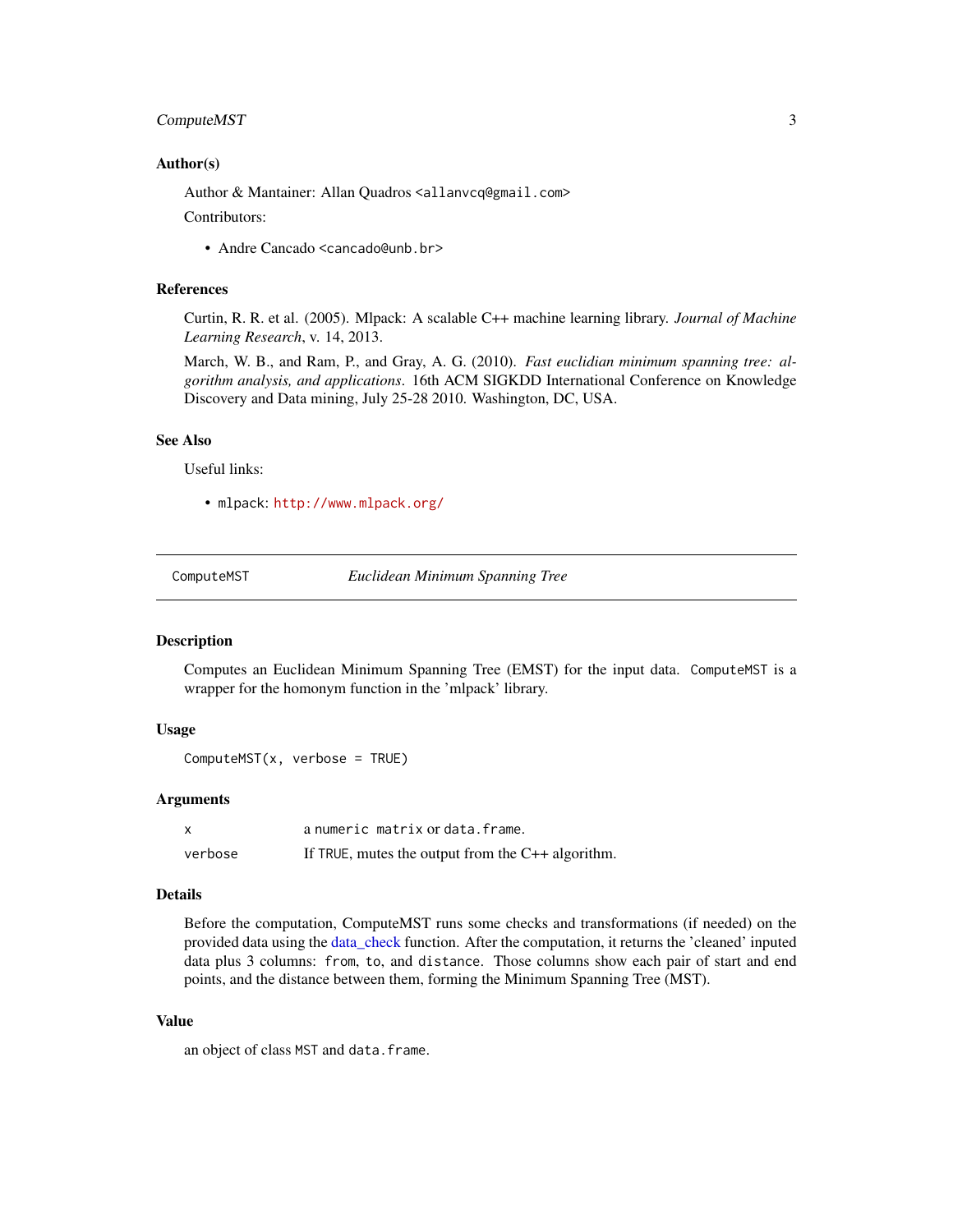It is worth noting that the afore mentioned columns (from, to, and distance) have no relationship with their respective row in the output MST/data. frame object. The authors chose the data. frame format for the output rather than a list because it is more suitable for plotting the MST with the new 'ggplot2' Stat ([stat\\_MST](#page-6-1)) provided with this package. The last row of the output at these three columns will always be the same: 1 1 0.0000000. This is because we always have n-1 edges for n points. Hence, this is done to 'complete' the data.frame that is returned.

#### Examples

```
## artifical data
set.seed(1984)
n < -15c1 <- data.frame(x = rnorm(n,-0.2, sd=0.2), y = rnorm(n,-2,sd=0.2))
c2 <- data.frame(x = rnorm(n,-1.1, sd=0.15), y = rnorm(n,-2,sd=0.3))
d \leq -rbind(c1, c2)d <- as.data.frame(d)
## MST:
out <- ComputeMST(d)
out
```
<span id="page-3-1"></span>data\_check *Data checking*

#### Description

Checks the integrity of the inputed data before computing the Euclidian Minimum Spanning Tree (EMST)

#### Usage

data\_check(x)

#### Arguments

x a matrix or data.frame.

#### Details

data\_check is called from inside [ComputeMST](#page-2-1) before the computation begins. First, it evaluates the object format. Afterwards, it checks whether the inputed data has at least two columns and tries to coerce all columns into numeric, beyond removing all rows containing NA's entries.

#### Value

a matrix containing the cleaned data after running the necessary checks.

<span id="page-3-0"></span>

#### Note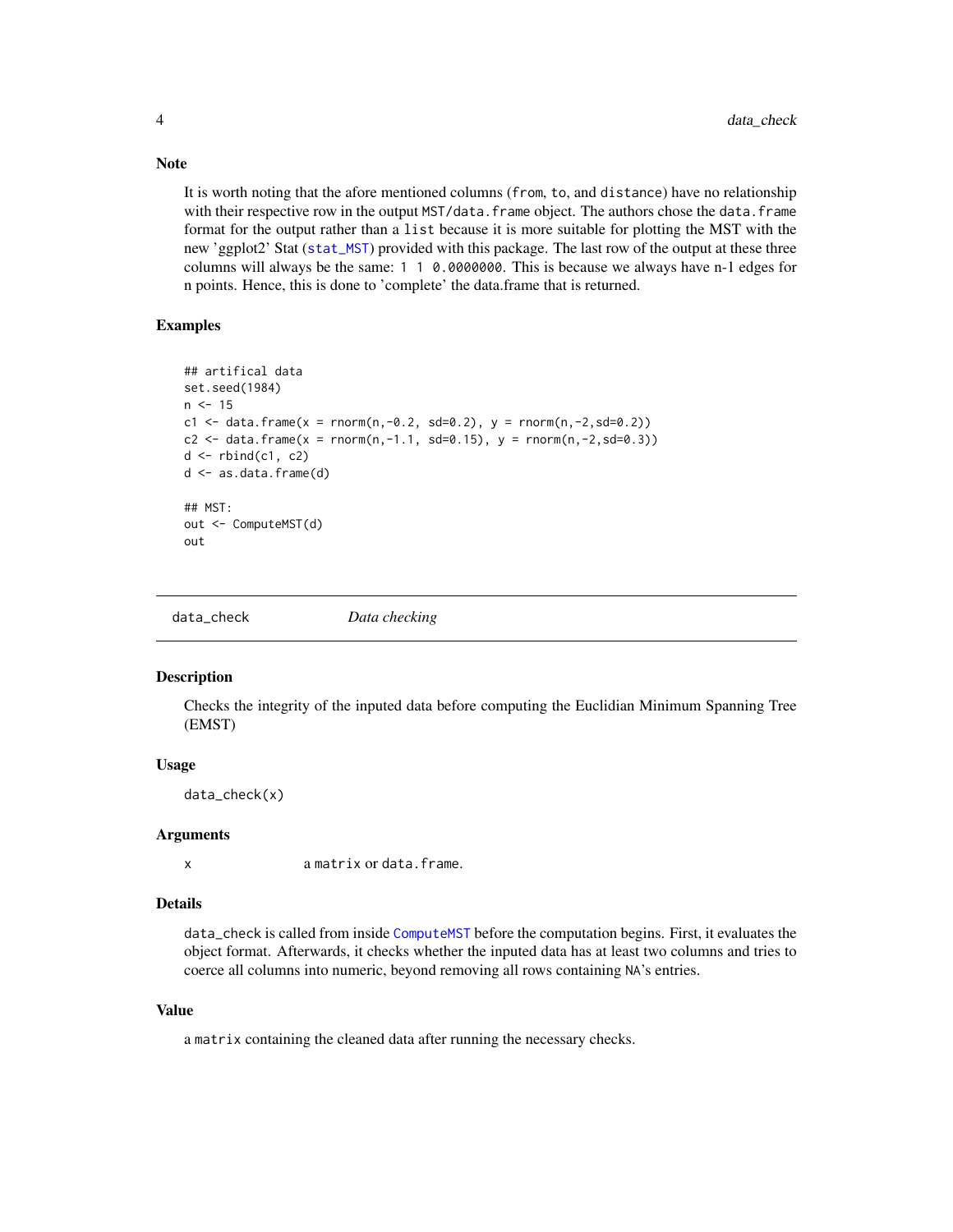<span id="page-4-0"></span>

#### Description

Fast computes an EMST using the mlpack C++ library.

#### Usage

mlpack\_mst(data)

#### Arguments

data a matrix.

#### Value

a matrix containing each pair of start and end points on its columns, and the distance between these points in order to produce the Minimum Spanning Tree.

<span id="page-4-1"></span>plot.MST *Plot method for 'MST' objects*

#### Description

Plots a 2D Minimum Spanning Tree (MST) by producing a scatter plot with segments using the generic function [plot](#page-0-0).

#### Usage

## S3 method for class 'MST'  $plot(x, ..., V1 = 1, V2 = 2, col.pts = "black",$  $col.segts = "black", lty = 3)$ 

#### Arguments

| x         | a MST class object returned by the Compute MST function.                                                                                                                                          |
|-----------|---------------------------------------------------------------------------------------------------------------------------------------------------------------------------------------------------|
| $\ddots$  | further graphical parameters.                                                                                                                                                                     |
| ٧1        | the numeric position or the name of the column to be used as the x coordinates<br>of the points in the plot.                                                                                      |
| V2        | the numeric position or the name of the column to be used as the y coordinates<br>of the points in the plot.                                                                                      |
| col.pts   | color of the points (vertices/nodes) in the plot.                                                                                                                                                 |
| col.segts | color of the segments (edges) in the plot.                                                                                                                                                        |
| lty       | line type. An integer or name: $0 =$ "blank", $1 =$ "solid", $2 =$ "dashed",<br>$3 =$ "dotted", $4 =$ "dotdash", $5 =$ "longdash", $6 =$ "twodash". The<br>default for 'MST' objects is "dotted". |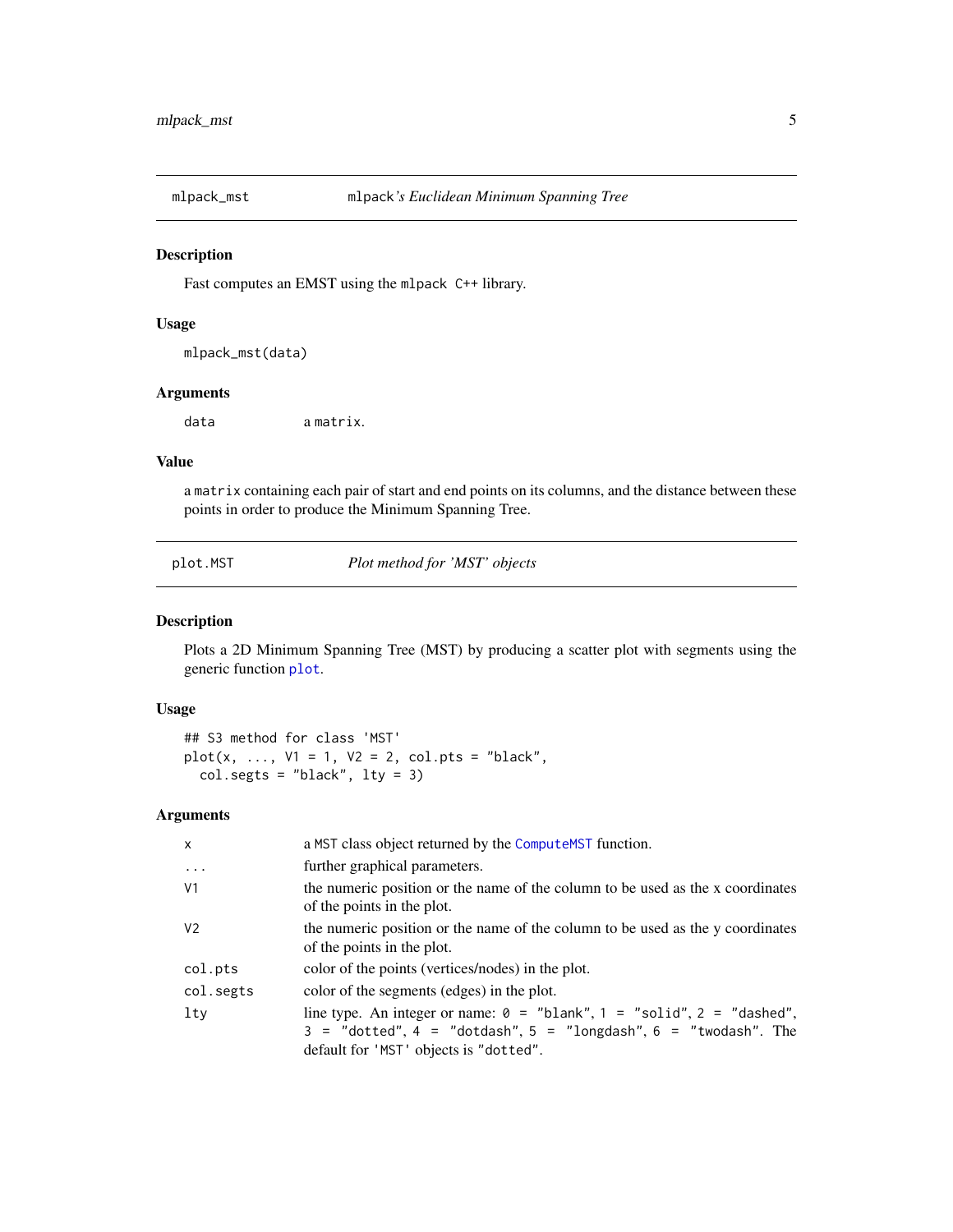#### Examples

```
## 2D artifical data
set.seed(1984)
n < -15c1 <- data.frame(x = \text{norm}(n, -0.2, sd=0.2), y = \text{norm}(n, -2, sd=0.2))
c2 <- data.frame(x = rnorm(n,-1.1, sd=0.15), y = rnorm(n,-2,sd=0.3))
c3 \leq c(0.55, -2.4)d \leftarrow \text{rbind}(c1, c2, c3)d <- as.data.frame(d)
## MST:
out <- ComputeMST(d)
out
## 2D plot:
plot(out)
# using different parameters
plot(out, col.pts = "blue", col.segts = "red", lty = 2)
```
<span id="page-5-1"></span>plotMST3D *3D Minimum Spanning Tree Plot*

#### Description

Plots a 3D MST by producing a point cloud with segments as a 'scatterplot3d' graphic.

#### Usage

```
plotMST3D(tree, x = 1, y = 2, z = 3, col.pts = "black",
 col.segts = "black", angle = 40, ...)
```
#### Arguments

| tree         | a MST class object returned by the ComputeMST() function.                                                |
|--------------|----------------------------------------------------------------------------------------------------------|
| $\mathsf{x}$ | the numeric position or the name of the column to be used as the x coordinates<br>of points in the plot. |
| y            | the numeric position or the name of the column to be used as the y coordinates<br>of points in the plot. |
| z            | the numeric position or the name of the column to be used as the z coordinates<br>of points in the plot. |
| col.pts      | color of points (vertices/nodes) in the plot.                                                            |
| col.segts    | color of segments (edges) in the plot.                                                                   |
| angle        | angle between x and y axis (Attention: result depends on scaling).                                       |
| .            | further graphical parameters.                                                                            |

<span id="page-5-0"></span>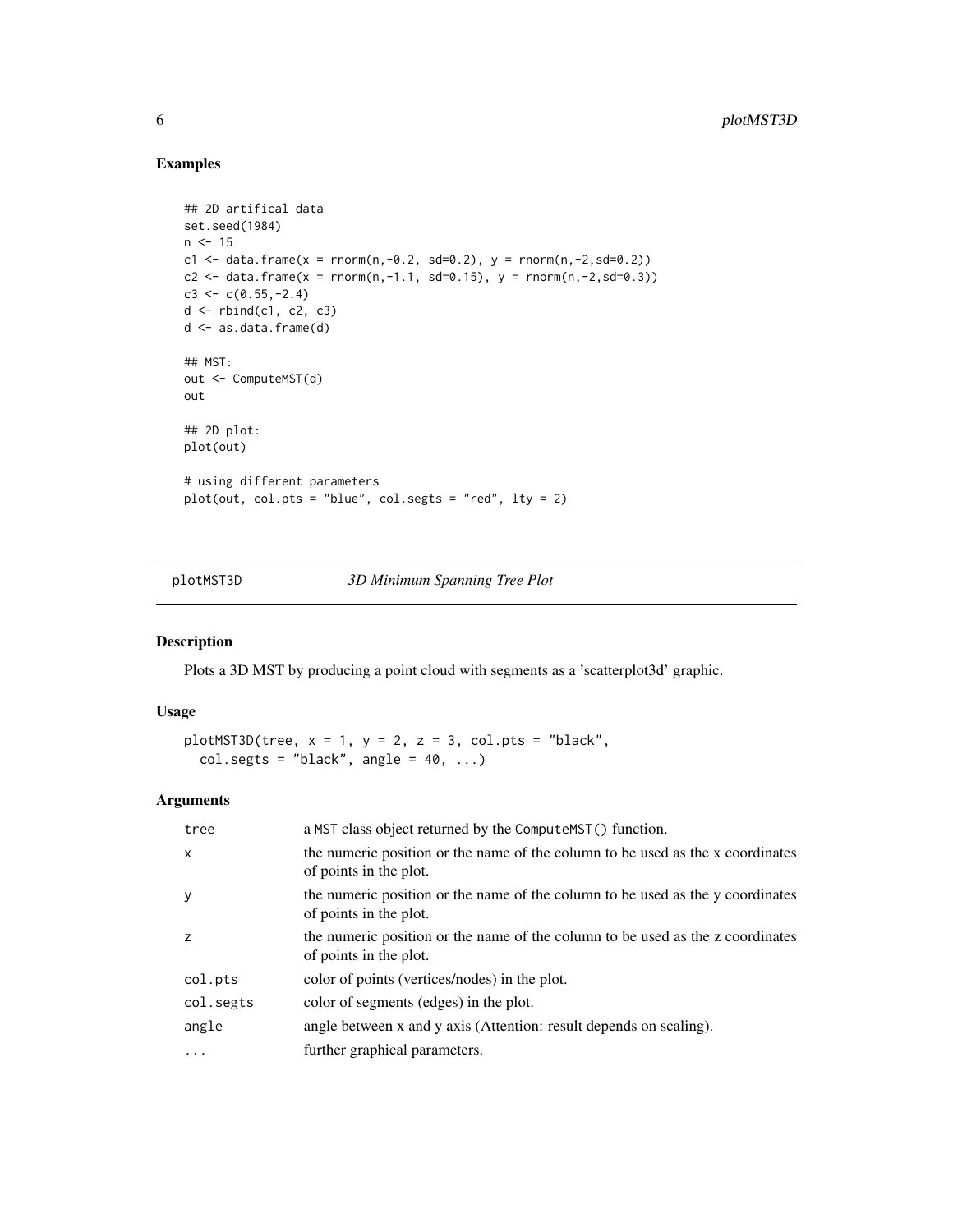#### <span id="page-6-0"></span>stat\_MST 7 7

#### Examples

```
## 3D artificial data:
n1 = 12n2 = 22n3 = 7n = n1+n2+n3set.seed(1984)
mean_vector <- sample(seq(1, 10, by=2), 3)
sd_vector <- sample(seq(0.01, 0.8, by=0.01), 3)
c1 <- matrix(rnorm(n1*3,mean=mean_vector[1],sd=.3), n1, 3)
c2 <- matrix(rnorm(n2*3,mean=mean_vector[2],sd=.5), n2, 3)
c3 <- matrix(rnorm(n3*3,mean=mean_vector[3],sd=1), n3, 3)
d<-rbind(c1, c2, c3)
## MST:
out <- ComputeMST(d)
## 3D PLOT:
plotMST3D(out)
```
<span id="page-6-1"></span>

```
stat_MST Euclidean Minimum Spanning Tree Stat Function
```
#### Description

A Stat extension for 'ggplot2' to plot a 2D MST by making a scatter plot with segments.

stat\_MST uses the information returned by [ComputeMST](#page-2-1) for producing a 2D Minimum Spanning Tree plot with 'ggplot2' and should be combined with geom\_point().

#### Usage

```
stat_MST(mapping = NULL, data = NULL, geom = "segment",
 position = "identity", na.rm = FALSE, linetype = "dotted",
  show.legend = NA, inherit.aes = TRUE, ...)
```
#### Arguments

| mapping  | The aesthetic mapping, usually constructed with a es or a es_. The required<br>aesthetics are x, y, from, and to. Those are columns of the mst object returned<br>by ComputeMST. |
|----------|----------------------------------------------------------------------------------------------------------------------------------------------------------------------------------|
| data     | a mst class object returned by the Compute MST function.                                                                                                                         |
| geom     | The geometric object to display the data. The default value is "segment" in<br>order to produce the edges between the vertices.                                                  |
| position | The position adjustment to use for overlapping points on this layer                                                                                                              |
|          |                                                                                                                                                                                  |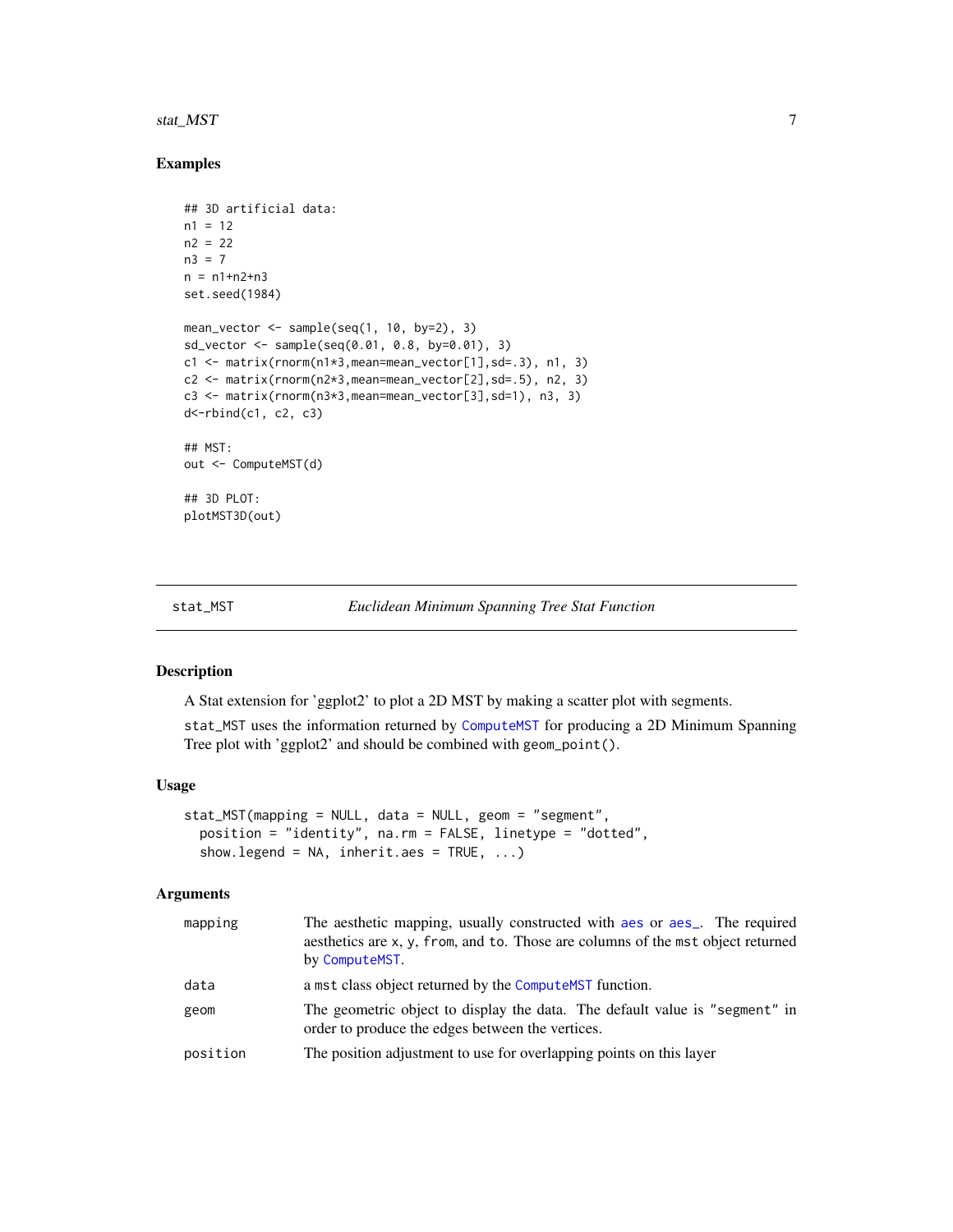<span id="page-7-0"></span>

| na.rm       | a logical value indicating whether NA values should be stripped before the com-<br>putation proceeds.                                                                                                                                               |
|-------------|-----------------------------------------------------------------------------------------------------------------------------------------------------------------------------------------------------------------------------------------------------|
| linetype    | an integer or name: $0 =$ "blank", $1 =$ "solid", $2 =$ "dashed", $3 =$ "dotted",<br>$4 =$ "dotdash", $5 =$ "longdash", $6 =$ "twodash". The default for 'MST'<br>objects is "dotted".                                                              |
| show.legend | logical. Should this layer be included in the legends? NA, the default, includes if<br>any aesthetics are mapped. FALSE never includes, and TRUE always includes.                                                                                   |
| inherit.aes | If FALSE, overrides the default aesthetics, rather than combining with them.<br>This is most useful for helper functions that define both data and aesthetics and<br>shouldn't inherit behaviour from the default plot specification, e.g. borders. |
| $\ddots$ .  | other arguments passed on to layer. This can include aesthetics whose values<br>you want to set, not map. See layer for more details.                                                                                                               |

#### Computed variables

x x coordinates of the MST start points

y y coordinates of the MST start points

xend x coordinates of the MST end points

yend y coordinates of the MST end points

#### Examples

```
## 2D artificial data:
set.seed(1984)
n < -15c1 <- data.frame(x = rnorm(n,-0.2, sd=0.2), y = rnorm(n,-2,sd=0.2))
c2 <- data.frame(x = rnorm(n,-1.1, sd=0.15), y = rnorm(n,-2,sd=0.3))
d \leftarrow \text{rbind}(c1, c2)d <- as.data.frame(d)
## MST:
out <- ComputeMST(d)
#1) simple plot
library(ggplot2)
ggplot(data = out,
    \text{aes}(x = x, y = y,from=from, to=to))+
    geom_point()+
    stat_MST(colour="red", linetype = 2)
#2) curved edges
library(ggplot2)
ggplot(data = out,
    aes(x = x, y = y,from=from, to=to))+
    geom_point()+
    stat_MST(geom="curve", colour="red", linetype = 2)
```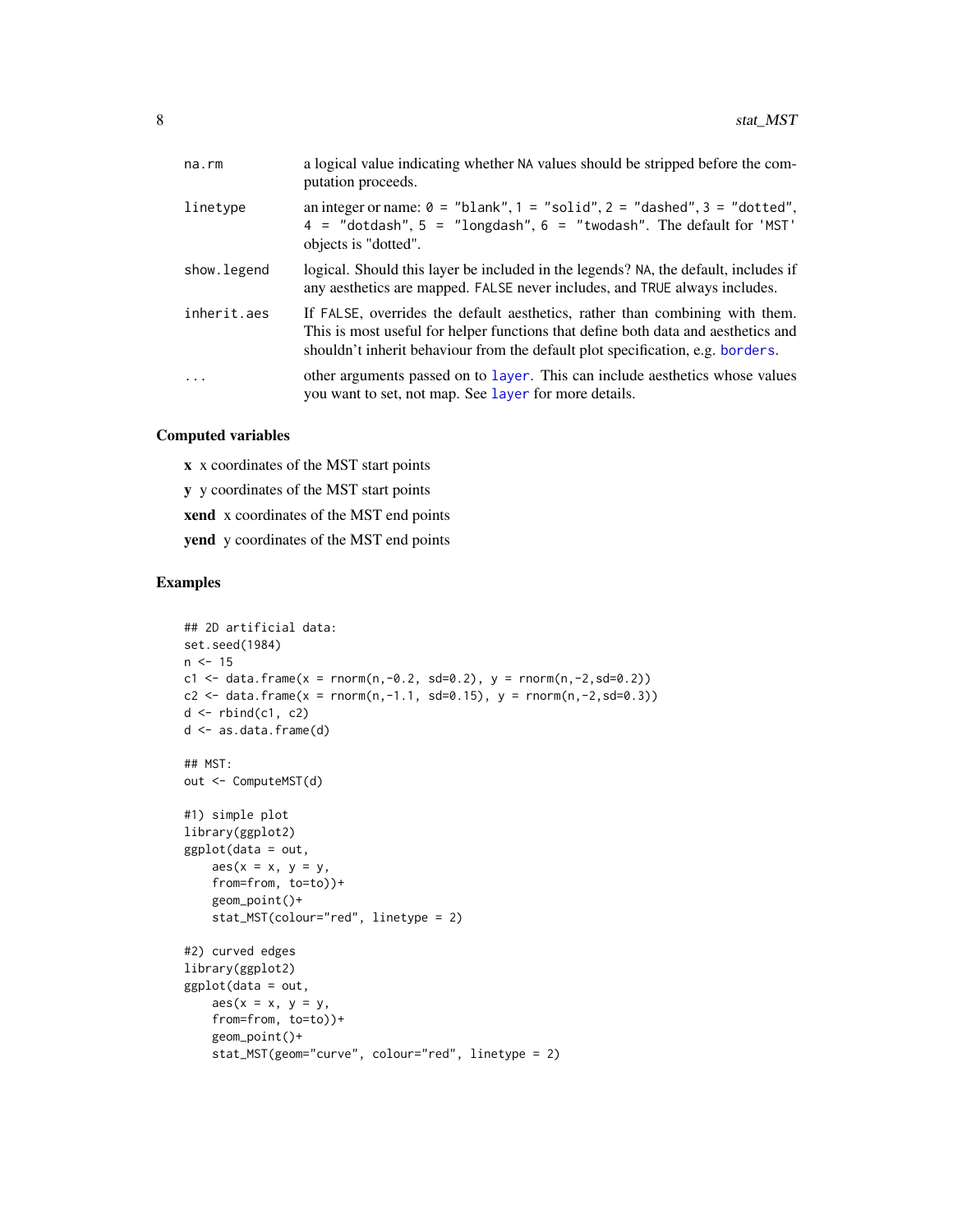#### stat\_MST 99

## Not run:

```
## plotting MST on maps:
library(ggmap)
#3) honeymoon cruise example
# define ports
df.port_locations <- data.frame(location = c("Civitavecchia, Italy",
                                          "Genova, Italy",
                                          "Marseille, France",
                                          "Barcelona, Spain",
                                          "Tunis, Tunisia",
                                          "Palermo, Italy"),
                              stringsAsFactors = FALSE)
# get latitude and longitude
geo.port_locations <- geocode(df.port_locations$location, source = "dsk")
# combine data
df.port_locations <- cbind(df.port_locations, geo.port_locations)
# MST
out <- ComputeMST(df.port_locations[,2:3])
plot(out) #just to check
# Plot
#' map <- c(\text{left} = -8, \text{ bottom} = 32, \text{ right} = 20, \text{ top} = 47)get_stamenmap(map, zoom = 5) %>% ggmap()+
 stat_MST(data = out,
          aes(x = lon, y = lat, from=from, to=to),colour="red", linetype = 2)+
 geom\_point(data = out, aes(x = lon, y = lat), size=3)#4) World Map travels:
library(ggplot2)
library(ggmaps)
country_coords_txt <- "
  1 3.00000 28.00000 Algeria
  2 54.00000 24.00000 UAE
  3 139.75309 35.68536 Japan
  4 45.00000 25.00000 'Saudi Arabia'
  5 9.00000 34.00000 Tunisia
  6 5.75000 52.50000 Netherlands
  7 103.80000 1.36667 Singapore
  8 124.10000 -8.36667 Korea
  9 -2.69531 54.75844 UK
  10 34.91155 39.05901 Turkey
  11 -113.64258 60.10867 Canada
  12 77.00000 20.00000 India
  13 25.00000 46.00000 Romania
```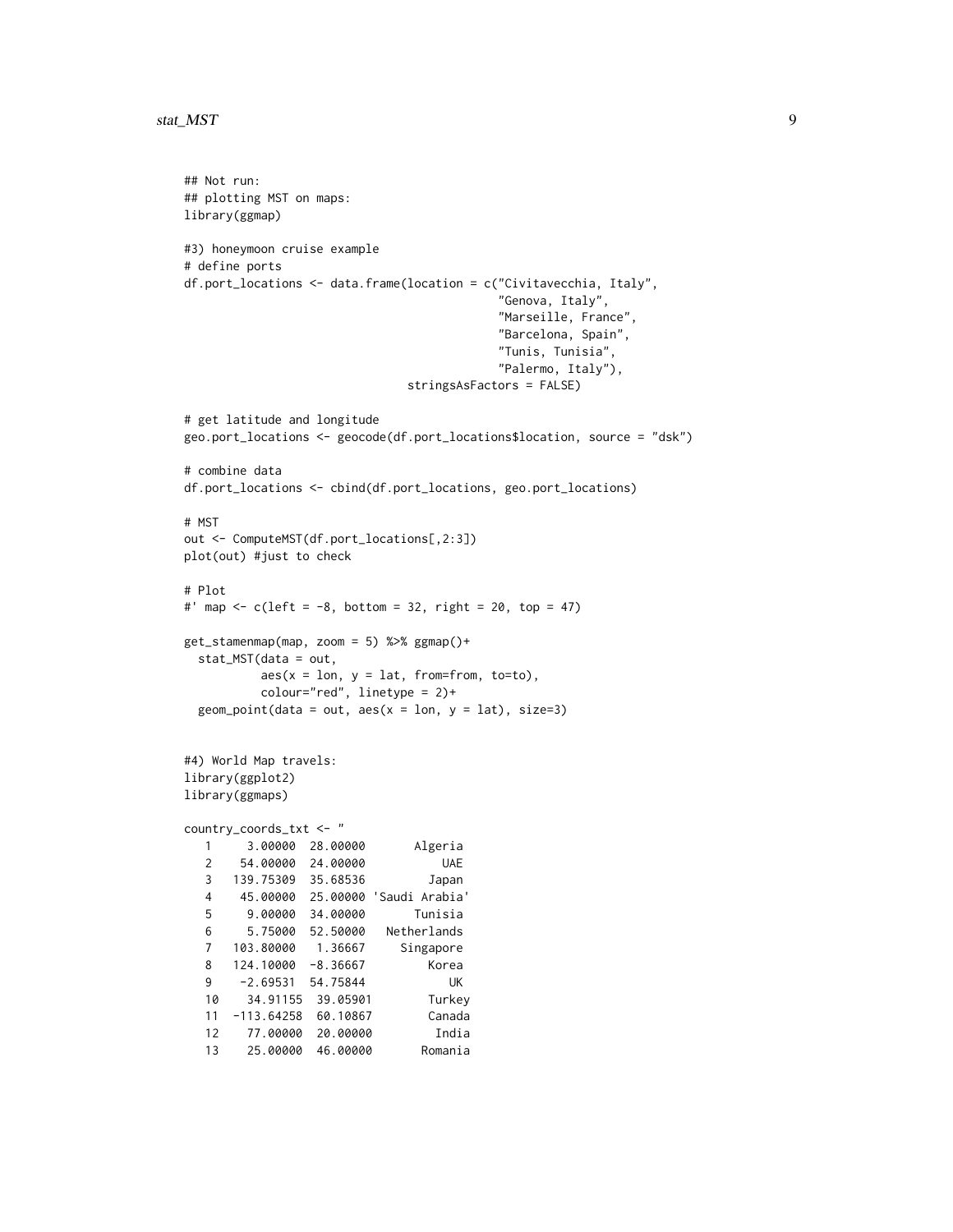```
14 135.00000 -25.00000 Australia
  15 10.00000 62.00000 Norway"
d <- read.delim(text = country_coords_txt, header = FALSE,
quote = "'", sep = "", col.names = c('id', 'lon', 'lat', 'name'))out <- ComputeMST(d[,2:3])
country_shapes \leq geom_polygon(aes(x = long, y = lat, group = group),
  data = map_data('world'), fill = "#CECECE", color = "#515151",
  size = 0.15ggplot()+ country_shapes+
  stat_MST(geomdata = out, aes(x = lon, y = lat, from=from, to=to), colour="red", linetype = 2)+geom\_point(data = out, aes(x = lon, y = lat), size=2)## End(Not run)
```